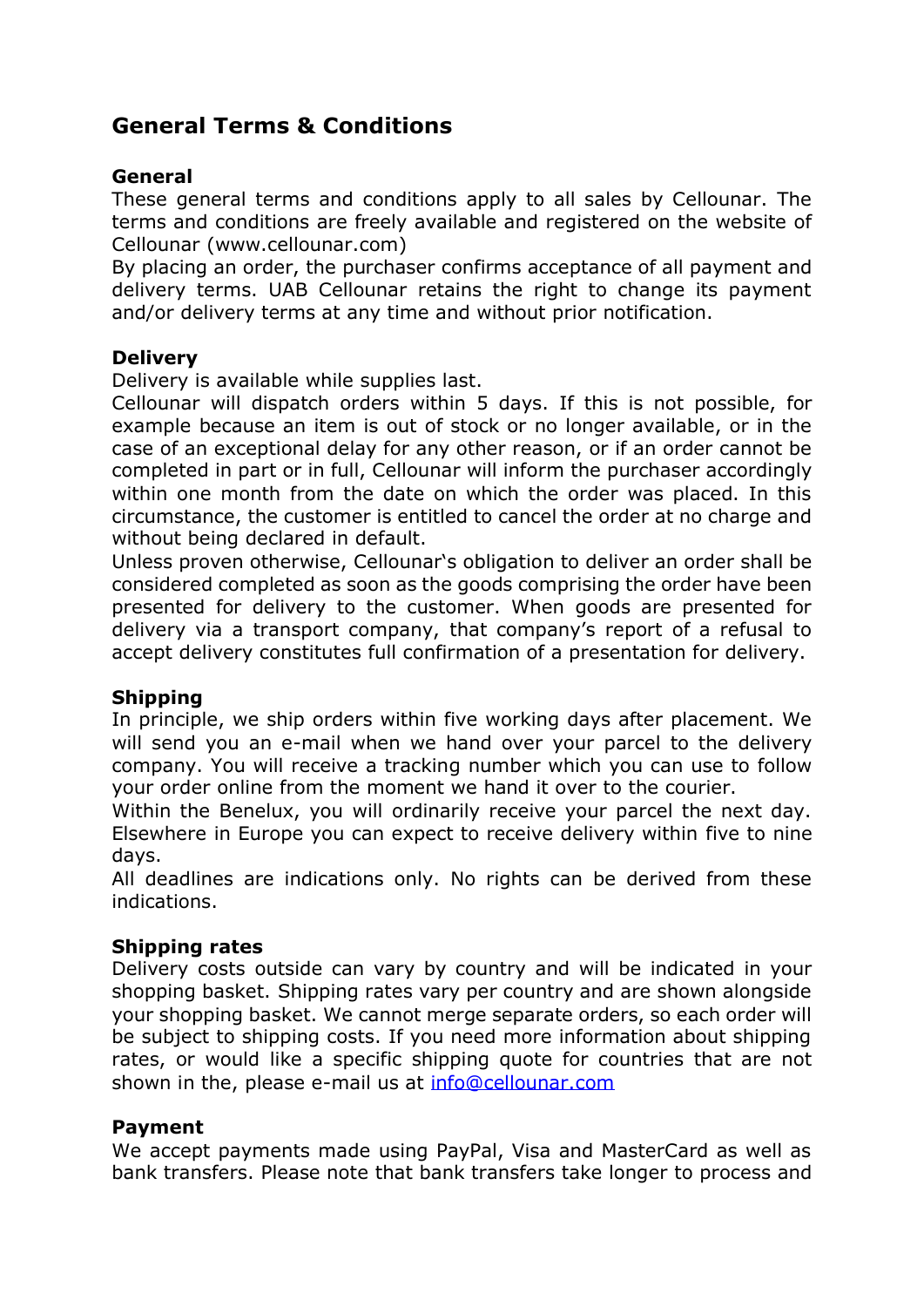that your order will only be shipped after we have received your payment in full.

## **Approval / right of withdrawal**

According to the distance purchase act, in the context of a retail purchase the purchaser is entitled to return an order in part or in full within a period of 20 days starting from the date on which the goods were accepted, and without obligation to state any reason. If goods are not returned to Cellounar within this period, the sale is deemed completed. The purchaser is required to inform Cellounar in writing of his intention to return goods within the period of seven days of their acceptance. The purchaser must provide proof that the goods were returned within the allotted time, for example by providing proof of postage. All goods must be returned unused (unopened seal) and in their original packaging and including all accessories and accompanying documentation. The right of withdrawal as stipulated by this article is void for goods that have been used, encumbered or damaged in any way. If Cellounar accepts goods returned according to the conditions set out above, it will refund the full amount paid to the purchaser within 30 days. The return of delivered goods is under the responsibility of the purchaser and at his cost.

### **Agreements**

Cellounar and the purchaser enter into an agreement at such time as Cellounar accepts the purchaser's order.

Cellounar reserves the right to reject an order, without obligation to state a reason, and to accept an order on the condition that payment is made in advance or upon delivery.

Images and specifications

All images (including but not limited to photos and drawings), measurements, colours and images of labelling and similar constituents shown on the Cellounar website are approximations and indications only and do not constitute grounds for reimbursement of damages incurred or the cancellation of an agreement.

### **Force majeure**

Cellounar accepts no liability for failure to meet the terms of any agreement due to force majeure.

Force majeure is defined as any unnatural cause or circumstance which can reasonably be excluded from the sphere of responsibility of Cellounar. Force majeure may include but is not limited to delay or breach of contract by a supplier; disruption of internet, electricity or e-mail services or of any other technological service provided by a third party; transport disruption; strike; government measures; delay in delivery of goods to Cellounar; negligence on the part of Cellounar's suppliers or manufacturers or of subsidiary personnel; staff illness; or defects in transportation or other equipment.

In the case of force majeure, Cellounar reserves the right to suspend its obligations and/or to cancel an agreement in full or in part and/or to